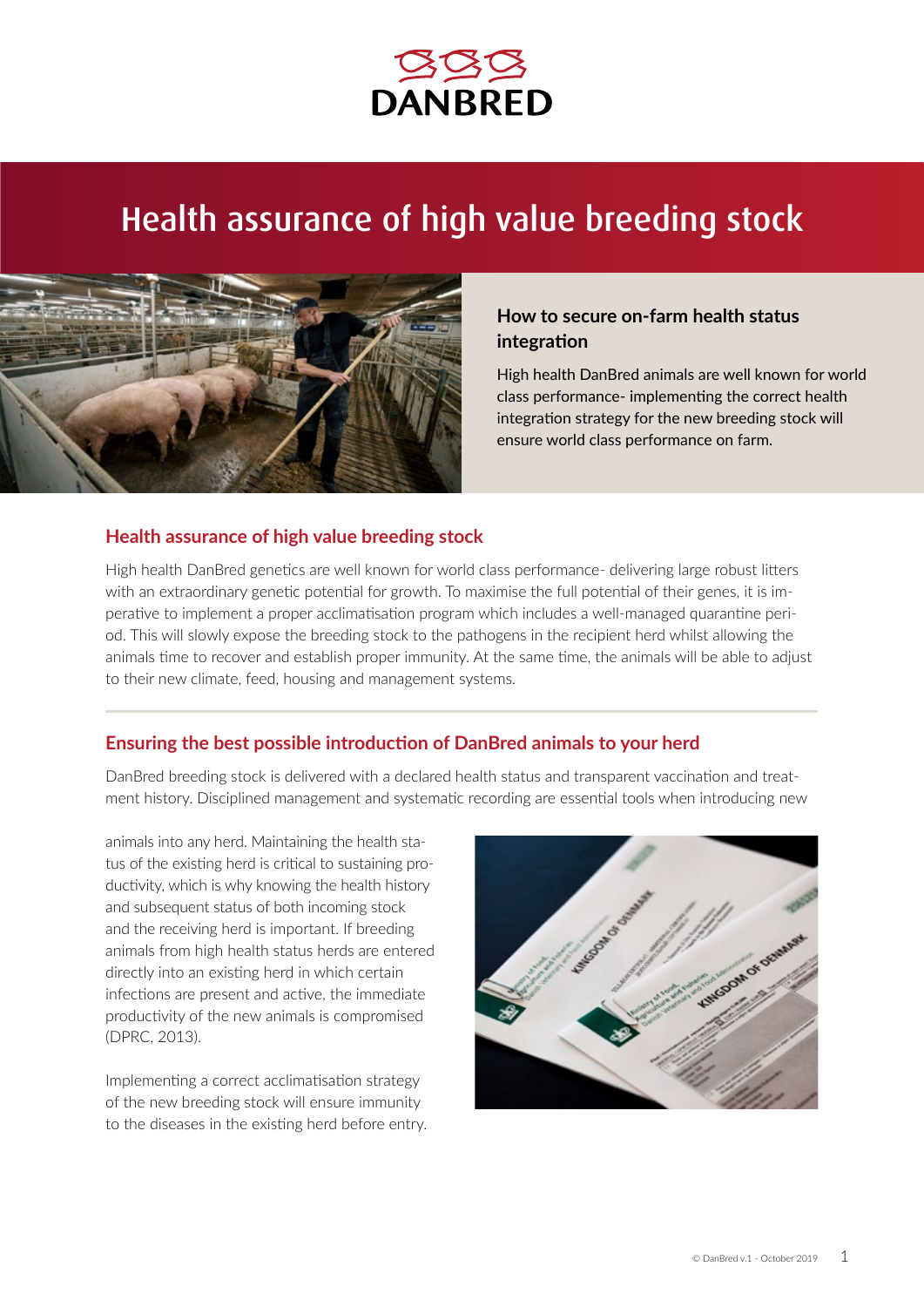The main objectives for the acclimatisation period is to:

- Prevent new diseases entering into the existing herd.
- Establish a common immune status between the incoming animals and the existing herd without disturbing the general health in both the new animals and the existing herd.

To ensure the above goals, new breeding stock should always be placed in an isolated quarantine facility.

It is there that the incoming animals can be blood tested to ensure they are not incubating diseases that do no already exist in the production herd.

Furthermore, a vaccination plan in accordance with the on farm health status should be initiated to ensure a health match between the existing herd and the incoming breeding stock (DPRC, 2013).

The vaccination programme should be initiated in the quarantine facility where the new animals are isolated for at least 8 weeks, Depending on health status and vaccination procedures, the isolation period could be extended to 12 weeks (DPRC, 2007).





Develop and implement a diagnostic plan specific to your herd with your herd veterinarian or health services department - DanBred is happy to assist if needed.

# **Easy steps for on farm health assurance**

Proper health management will minimise potential challenges which could disrupt either the new breeding stock or the existing herd.

#### **The quarantine facilities**

New breeding stock should always be placed in a quarantine facility upon arrival:

- Quarantine facilities should be located separately from the existing herd.
- Both the ventilation and feeding systems should be separate from the main herd, as well as the manure management system.
- The quarantine unit absolutely must have its own separate entrance
- Change of clothes and footwear as well as a proper hand wash is essential (these should be considered the minimum requirement)
- A shower-in/shower-out facility is highly recommended.